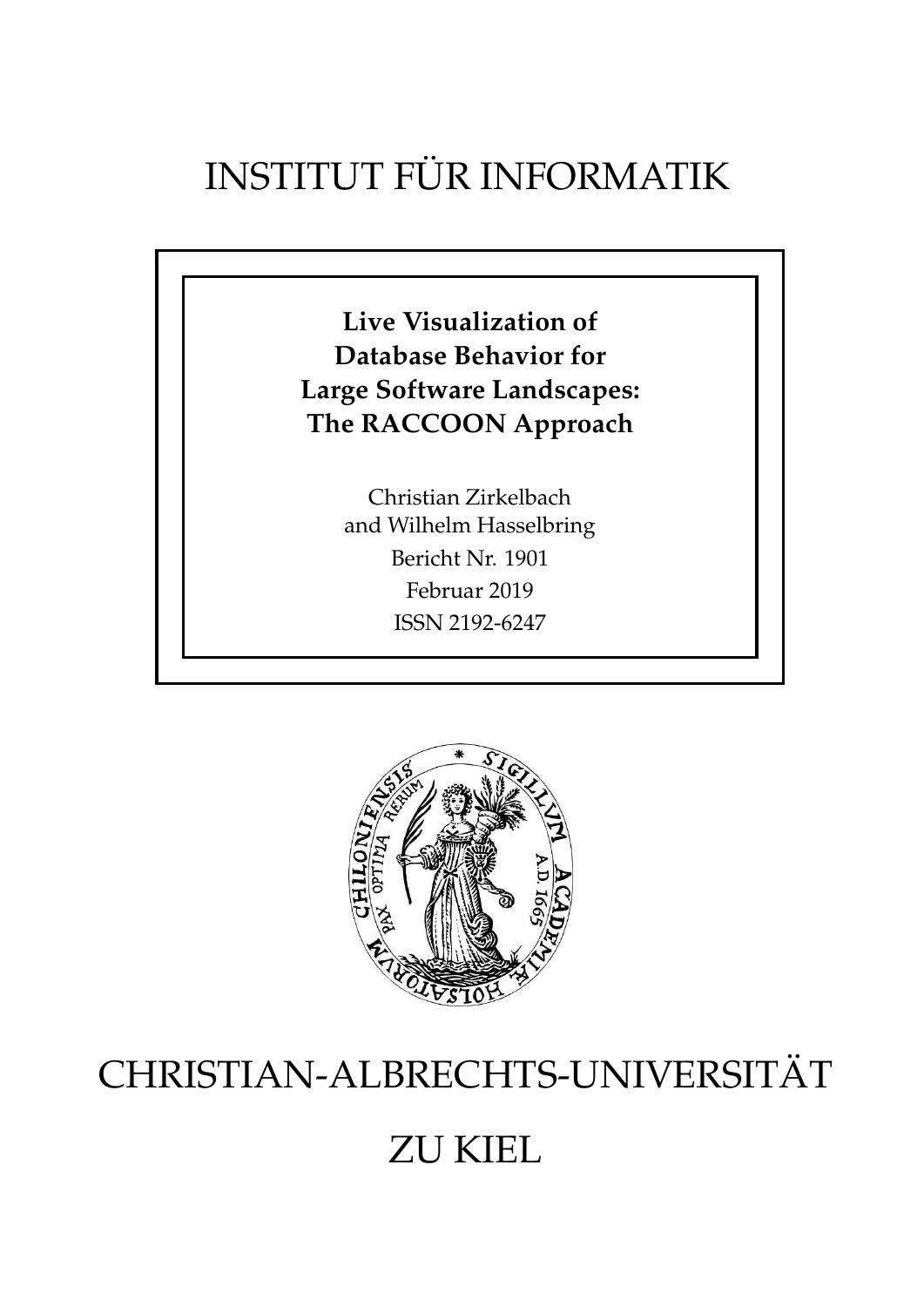Institut für Informatik der Christian-Albrechts-Universität zu Kiel Olshausenstr. 40 D – 24098 Kiel

### **Live Visualization of Database Behavior for Large Software Landscapes: The RACCOON Approach**

Christian Zirkelbach and Wilhelm Hasselbring

> Bericht Nr. 1901 Februar 2019 ISSN 2192-6247

e-mail: {czi, akr, wha}@informatik.uni-kiel.de

Technical Report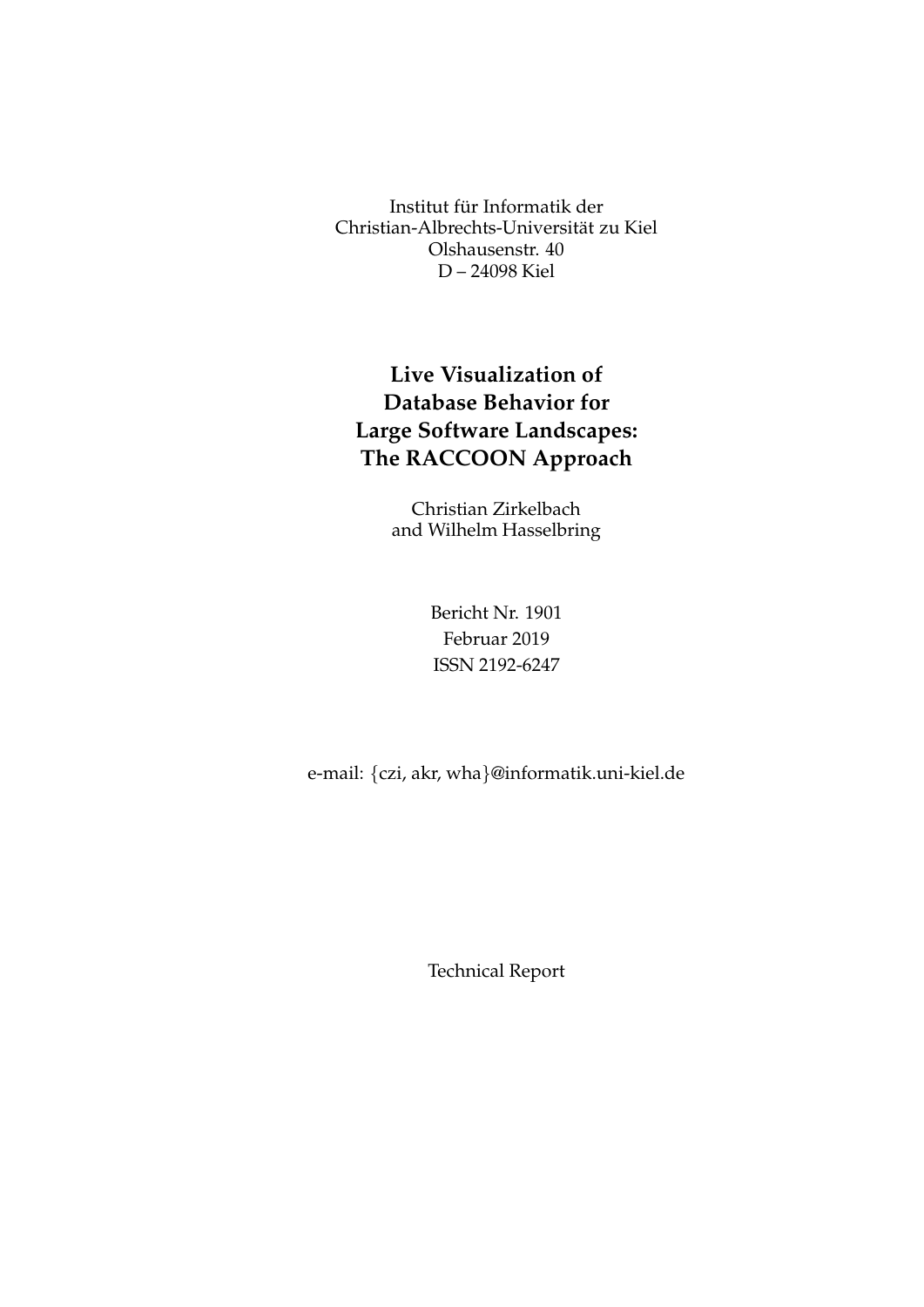#### Abstract

Databases are essential components within large software landscapes, since they are employed in almost every information system. Based on the growing complexity of software systems and a steadily increasing amount of data which is collected, processed, and stored in databases, it is difficult to obtain a live overview of these software landscapes. This often leads to an insufficient knowledge of the actual internal structure and behavior of employed databases. Furthermore, databases are often involved in performance issues within information systems.

A solution to these problems is employing live visualizations of databases and related communication from applications within the software landscape. These visualizations allow operators to understand their databases in detail and to analyze database queries performed by applications. Based on established visualization concepts like the entity relationship diagrams and the 3D city metaphor, operators can be supported in the task of database comprehension. Established monitoring techniques, like dynamic and static analysis, can be used to capture necessary information from applications and databases.

In this paper, we present our live visualization approach of databases and associated communication for large software landscapes. Our visualization offers two different views – a landscape-level and a database-level perspective. The landscape-level perspective provides an overview of monitored applications and related databases. The database-level perspective reveals database schemas within a database, shows contained tables and relationships, and allows for the inspection of executed queries based on the monitoring information collected at runtime.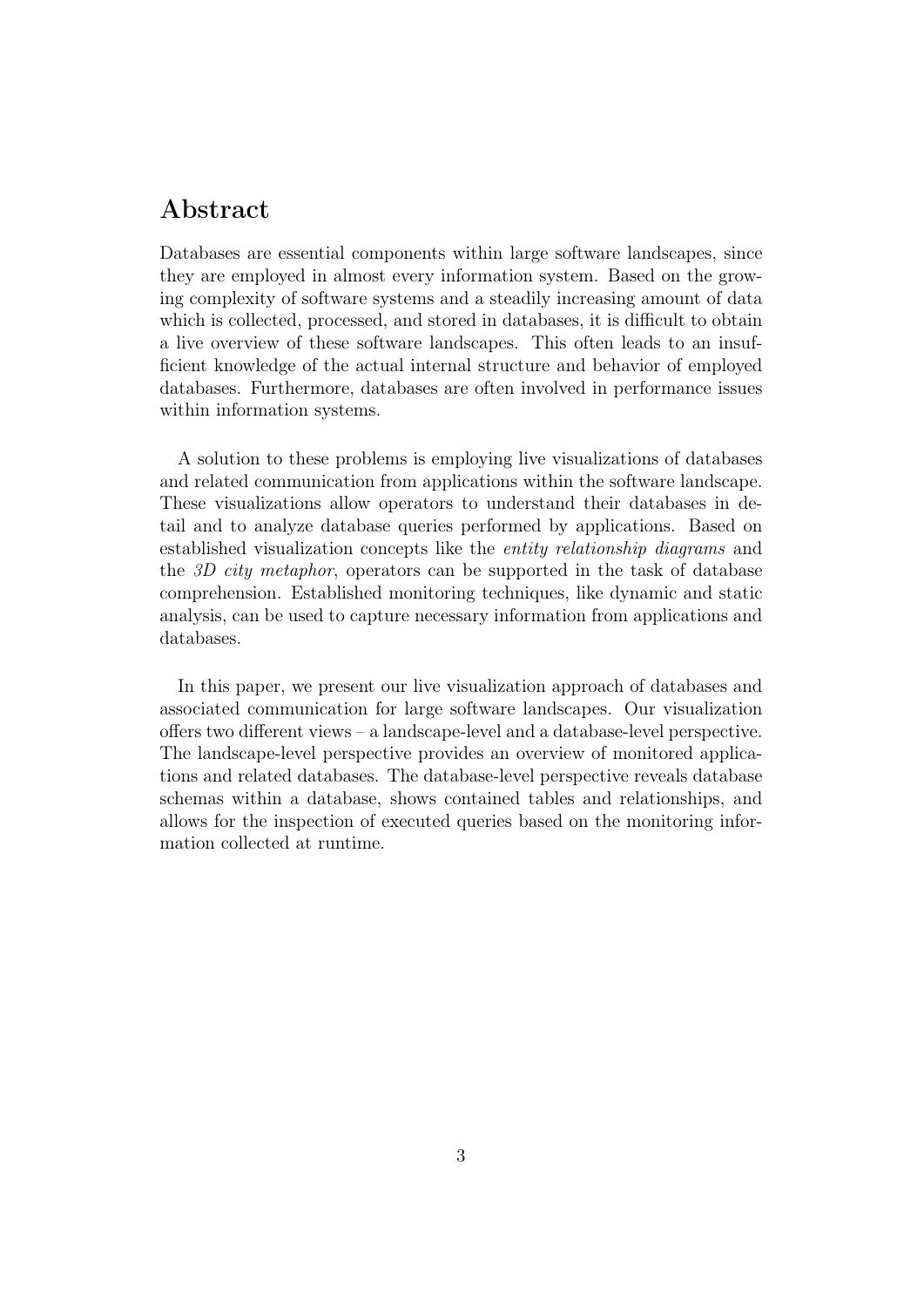#### 1 Introduction

Large software landscapes often consist of a large number of systems, applications, and communication links. Usually these systems employ databases, which provide well-defined interfaces for retrieving, storing, and processing application data. Databases are pivotal components in large software landscapes and are affected by the growing complexity and evolutionary progression of software systems. In combination with the steadily increasing amount of data, it is difficult to maintain a live overview of these software landscapes, database-related communication, and connected databases. This often leads to insufficient knowledge of the actual structure and behavior of related databases. Additionally, databases are often involved in performance issues within software systems [\[1\]](#page-14-0). Therefore, it is necessary to (i) monitor database queries invoked by applications, (ii) analyze connected databases, and (iii) present the gathered information in an appropriate visualization.

Software landscapes are often visualized with UML-based deployment diagrams [\[2\]](#page-14-1) or modified versions to keep an overview of the landscape and included application systems [\[3\]](#page-14-2). Databases by contrast are commonly represented by entity relationship diagrams [\[4\]](#page-14-3). To the best of our knowledge, there exists no visualization approach, which offers a software landscape facilitating the communication between applications and databases on the one hand, and the internal structure and actual usage of databases on the other hand.

In [\[5\]](#page-14-4) we already described problems caused by missing or inappropriate database monitoring and visualization and presented a first sketch of a solution approach. In this paper, we propose an improved live visualization approach, which employs a combination of two different, complementary representations, to support the comprehension process of databases and related communication for large software landscapes. Our visualization offers two different views – a landscape-level and a database-level perspective. This combination of visualizations enables operators to understand their databases in detail and analyze database queries invoked by applications at runtime. Based on accepted visualization concepts like the entity relationship diagrams and the 3D city metaphor [\[6\]](#page-14-5), operators can be supported in the task of database comprehension. We apply established analysis techniques, namely dynamic and static analysis, to capture necessary information from applications and databases. Possible scenarios of our approach are exploration and enhanced software landscape and database comprehension.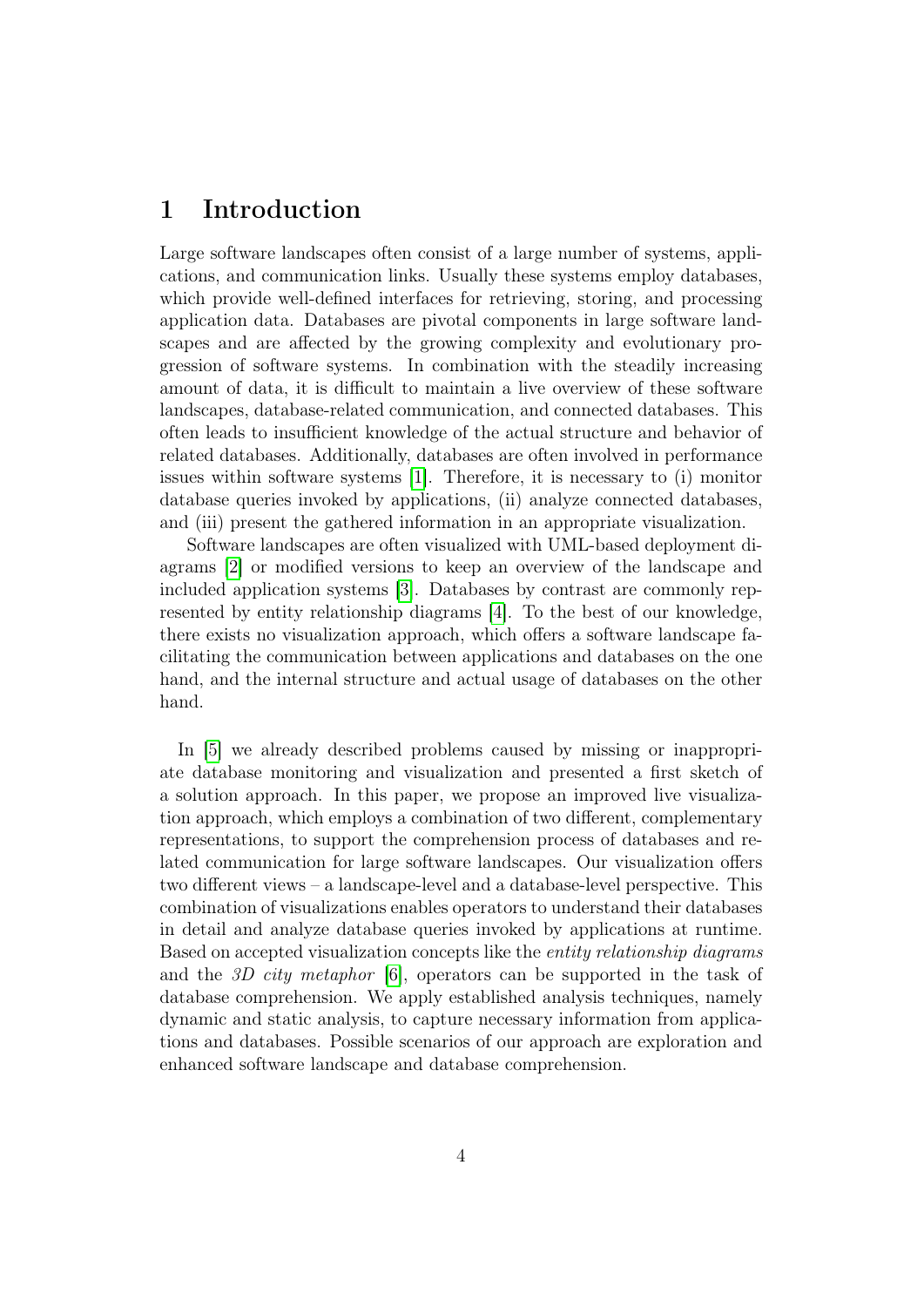<span id="page-4-0"></span>

Figure 1: Overview of our RACCOON database behavior live visualization approach

In summary, our main contributions are:

- An interactive live monitoring and visualization approach for databases and related communication
- A UML- and data-flow-oriented landscape-level visualization providing an overview of applications and related databases
- A database-level visualization based on the *entity relationship diagrams* and the 3D city metaphor showing the internal structure of a database and executed queries at runtime

The remainder of this paper is organized as follows. In Section [2,](#page-5-0) we describe our approach. Afterwards, we present an overview of our visualization in Section [3.](#page-6-0) In Section [4,](#page-12-0) we discuss related work. Finally, the conclusions are drawn and open questions are delineated in Section [5.](#page-13-0)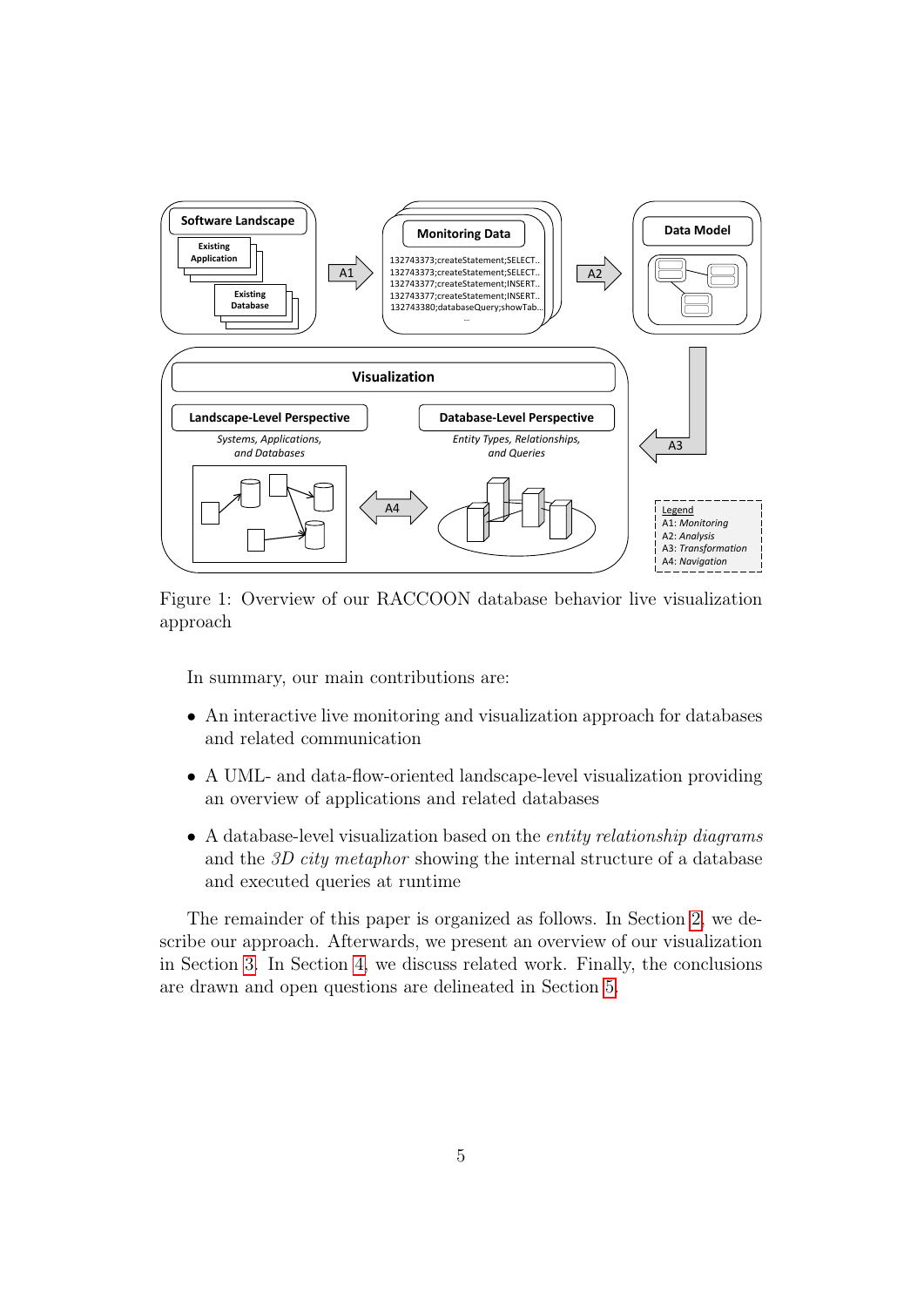#### <span id="page-5-0"></span>2 The Raccoon Approach

Our database behavior live visualization approach includes four consecutive activities (A1 to A4), which are briefly described in the following. [Figure 1](#page-4-0) illustrates an overview of the activities in our approach.

A1 – Monitoring: Within a software landscape existing applications and related databases are monitored. We collect conducted database queries in each application, detect which databases are used, and query these databases for structural information directly via their APIs. The results will be provided in form of a data stream, which contains monitoring logs (applications) and structural information (databases).

A2 – Analysis: In order to further process the monitoring information, we need to analyze it. Analyzing database queries contains basically two steps  $-$  (i) reconstructing the collected monitoring data into corresponding database queries and (ii) aggregating similar ones. For structural information gathered directly from databases, we take the results from the queried APIs and preprocess them for the next activity. Furthermore, we need to store the processed information. The result of this activity is a persistent data model for the whole software landscape, which contains the monitored applications, databases, and their communication among each other. This enables a live visualization of our reconstructed landscape and databases.

A3 – Transformation: To enable a visualization of our database queries and related databases, we need to transform the data model into a visualization model. This is a necessary step, as the visualization model should only contain relevant information for the requested perspective.

A4 – Navigation: Our live database visualization offers two perspectives. The operator is able to view and navigate between them. Each perspective is different and focuses on distinct use-cases – either getting an overview of the software landscape or detailed information of a specific database. Therefore, each perspective employs a different visualization metaphor. Thus, we provide separated views on the landscape-level and database-level within the software landscape. In the following section, we describe the two perspectives, their interaction capabilities, and the navigation between them in detail.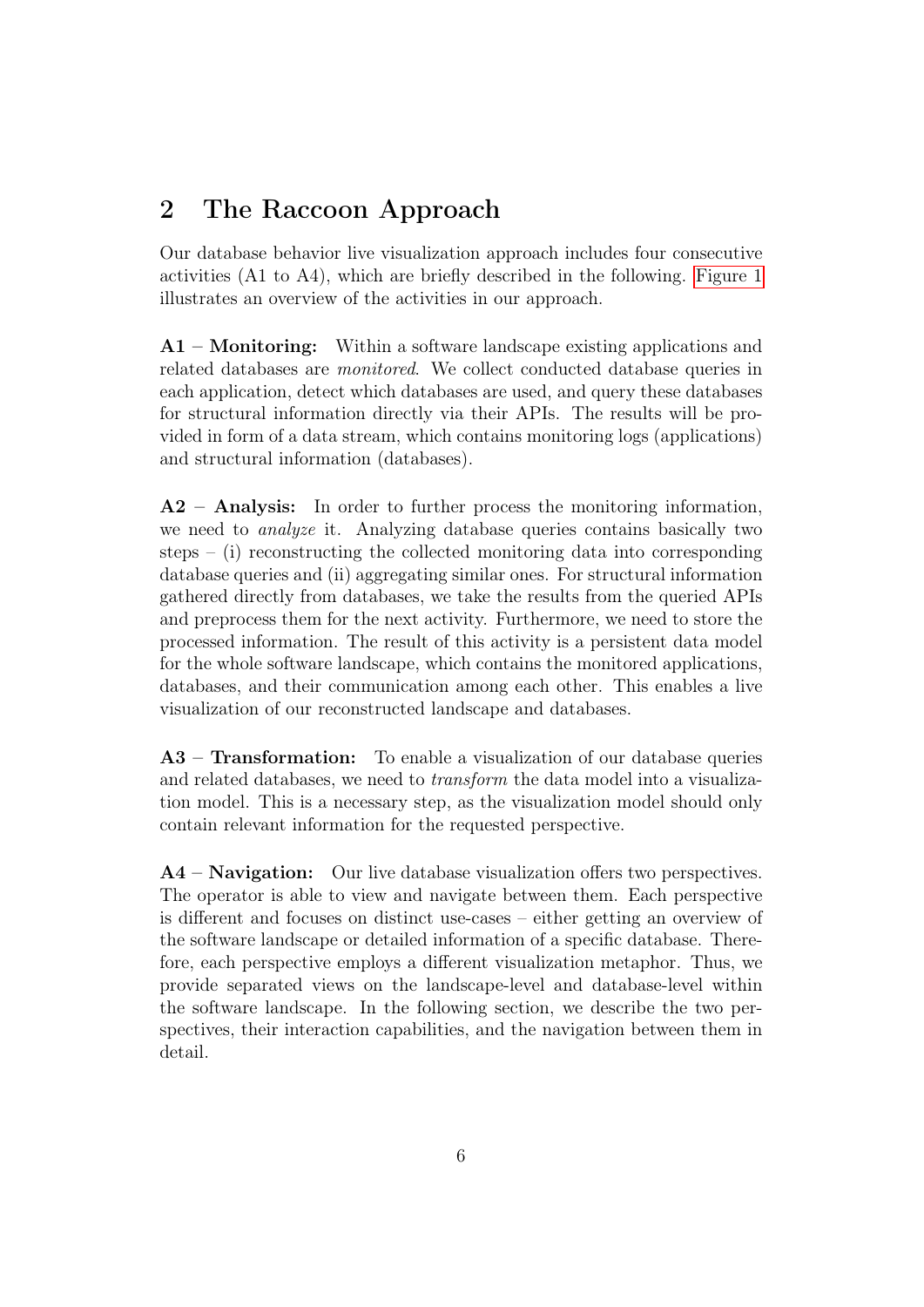<span id="page-6-1"></span>

Figure 2: Landscape-level visualization: communication between systems, applications, and databases in a software landscape

#### <span id="page-6-0"></span>3 Live Visualization of Database Behavior

In this section, we present our database behavior live visualization approach for large software landscapes. It consists of two, complementary perspectives, namely a landscape-level and a database-level perspective. The first perspective employs a UML-based 2D visualization of the reconstructed software landscape. The landscape includes monitored applications and databases and shows performed their interactions among each other. The second perspective offers a detailed view of a single database by showing its included tables, columns, and relationships. Additionally, executed database queries are visualized in form of connections between tables. Both perspectives avoid problematic color combinations and employ a color vision impaired color design as described in [\[7\]](#page-14-6). Thus, we only need one color scheme and support impaired operators from the beginning.

Operators need an appropriate visualization of databases for large software landscapes for comprehension and planning tasks. As databases are affected by evolutionary changes, it is necessary to keep track of changes in the database or queries invoked by applications. This situation requires a live monitoring of relevant applications and databases in order to update the visualizations based on monitoring information. Thus, the analysis rests upon two techniques  $-$  (i) dynamic analysis, which implies database communication invoked by applications during runtime, and (ii) static analysis, which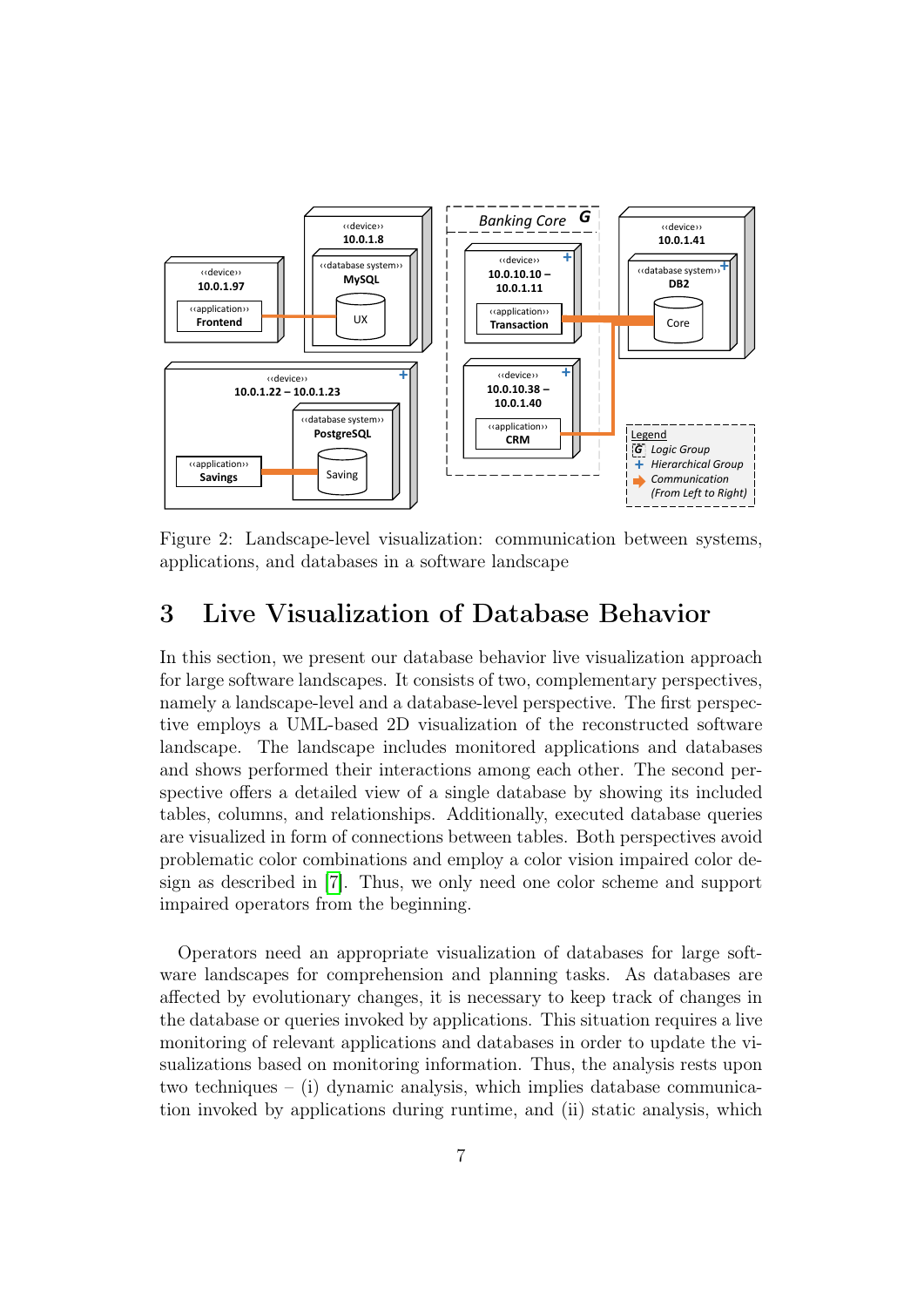embodies the internal structure of a database, namely databases schemas and comprised objects like tables, columns, constraints, and statistical information.

In order to ease the comprehension process for operators, we provide a consistent layout as described in [\[8\]](#page-14-7). Changes detected by the monitoring are processed and stored in the data model, transformed into the visualization model, and finally illustrated in an updated visualization. In the following, we use the SQL (Structured Query Language) terminology.

#### 3.1 Landscape-Level Perspective

The landscape-level perspective is based upon the UML deployment diagram [\[2\]](#page-14-1) and provides an overview of the reconstructed software landscape containing monitored applications and databases. Additionally, we employ a data-flow diagram direction-oriented layout [\[9\]](#page-14-8), i.e., the data flows from the left (source) to the right (target). In order to distinguish between systems, applications, and databases, we employ UML stereotypes (‹‹stereotype››). A sketch of this visualization is displayed in Figure [2.](#page-6-1) It shows systems ( $\langle \langle de$ vice>>), included monitored applications ( $\langle \langle \text{application} \rangle \rangle$ ), and database systems ( $\langle \langle \langle \rangle \rangle$  database systems – showing the vendor) with contained databases (cylinder with the database name). Furthermore, we visualize the communication (edge – colored  $\Box$ ) between applications and databases. The thickness of an edge represents the amount of communication, i.e., the more database queries are executed, the thicker the edge. Once a new monitored object is observed, a respective visualization object is integrated into the landscape.

Additionally, we support an automatic visual clustering of similar objects like systems, applications, and databases into hierarchical groups (indicated by the symbol  $+$ ). This allows us to provide a visual abstraction of monitored objects, which occur more than once within the landscape. By clicking on the symbol  $(+)$  the operator is able to reveal individuals of the hierarchical group. For example, the  $\langle \langle database\; system \rangle \rangle DB2$  is running multiple times within the  $\langle \langle device \rangle \rangle$  10.0.1.41 containing the database Core. Moreover, the operator is able to cluster devices, which contain applications and databases (represented by an dashed rectangle with a name and a  $G$  in the upper right corner), into logical groups. This feature allows him to add further semantics to the visualization for planning or documentation purposes, e.g., redeployments or migrations. Finally, the detailed view of a specific database (database-level perspective) is provided by clicking on the respective database within the landscape-level visualization.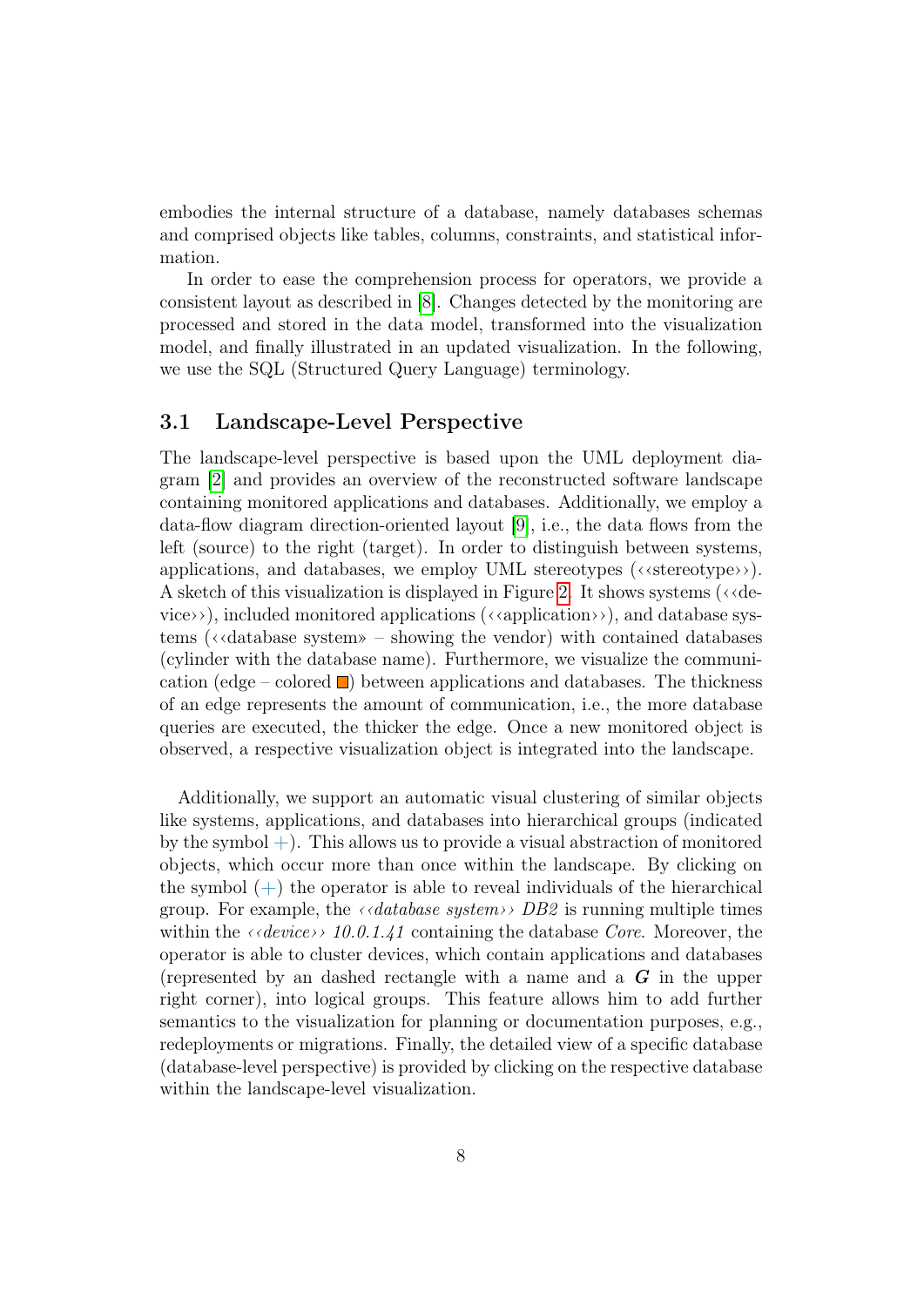<span id="page-8-0"></span>

<span id="page-8-1"></span>(b) Details of the tables Product and Category

Figure 3: Mockup of the database-level visualization: tables, relationships, and executed queries in a single database (Core (DB2))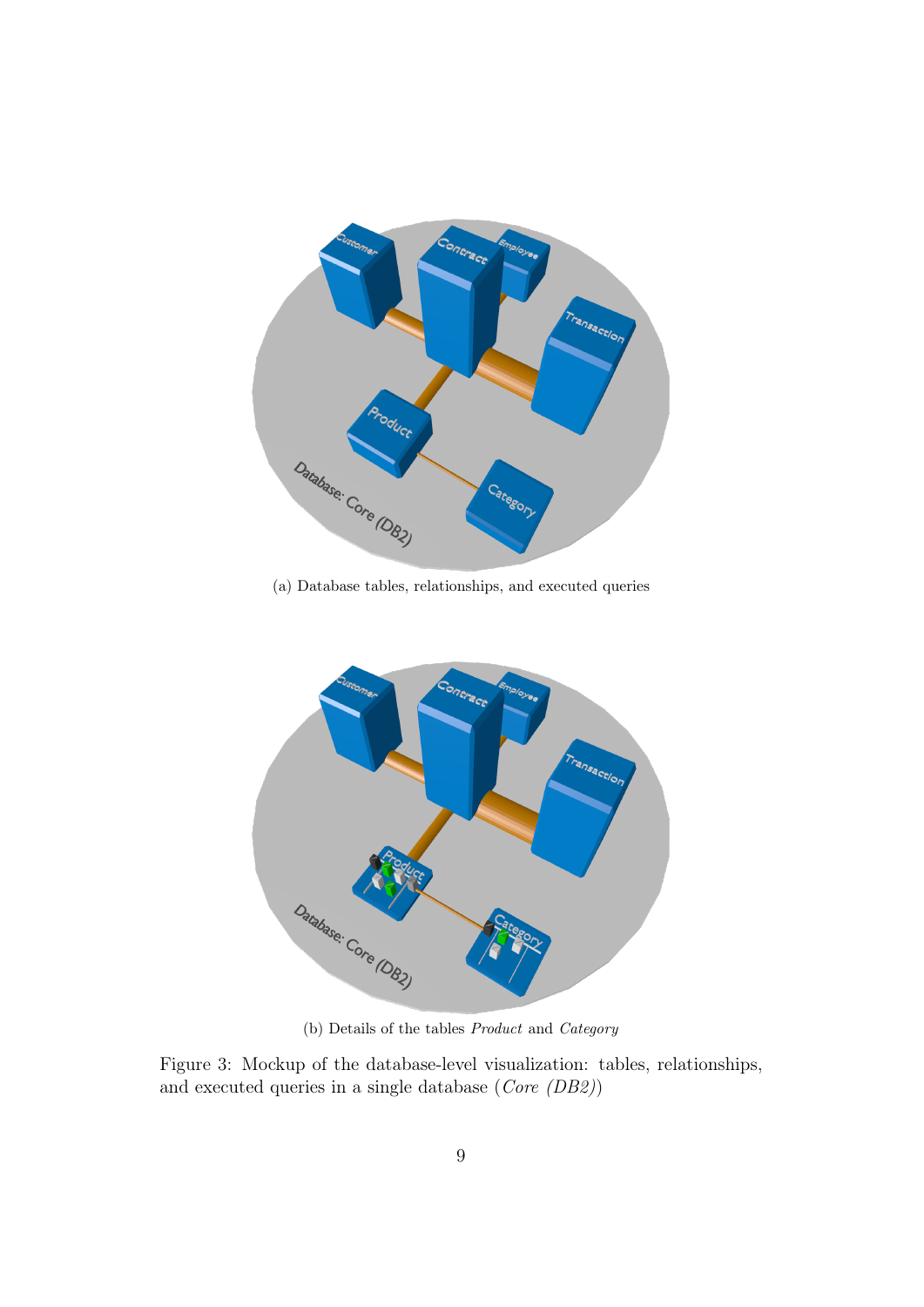<span id="page-9-0"></span>

Figure 4: Semantics of an opened table: columns and constraints

#### 3.2 Database-Level Perspective

The database-level perspective is based on the 3D city metaphor [\[6\]](#page-14-5), a well established representation in the area of software engineering, and the entity relationship diagrams [\[4\]](#page-14-3), which is a commonly used visualization for relational databases. The visualization shows the internal structure and executed queries within a single database. Figure [3a](#page-8-0) sketches the database tables, relationships, and performed queries during runtime in the database Core (DB 2). The 3D city metaphor basically provides three different kinds of visualized objects (districts, buildings, and streets). In the following, we describe (i) what information is represented by these objects and (ii) how they behave.

Districts: Each database (schema) contains one root district. This district is displayed as a round layer with a fixed height (colored  $\Box$ ), as shown in Figure [3a,](#page-8-0) and acts as a foundation for included tables and relationships.

Buildings: Tables within our database (schema) form buildings within the 3D city metaphor (e.g., the table  $Product$ ). Each table is visualized as a rectangular box (colored  $\Box$ ) with a dynamic height. The default metric used for the height is based on the absolute number of rows stored in the table. It is also possible to apply other metrics, e.g., the number of times the table was involved in queries. Additionally, tables can be opened in order to reveal their columns, as shown in Figure [3b,](#page-8-1) and thus become districts. Fur-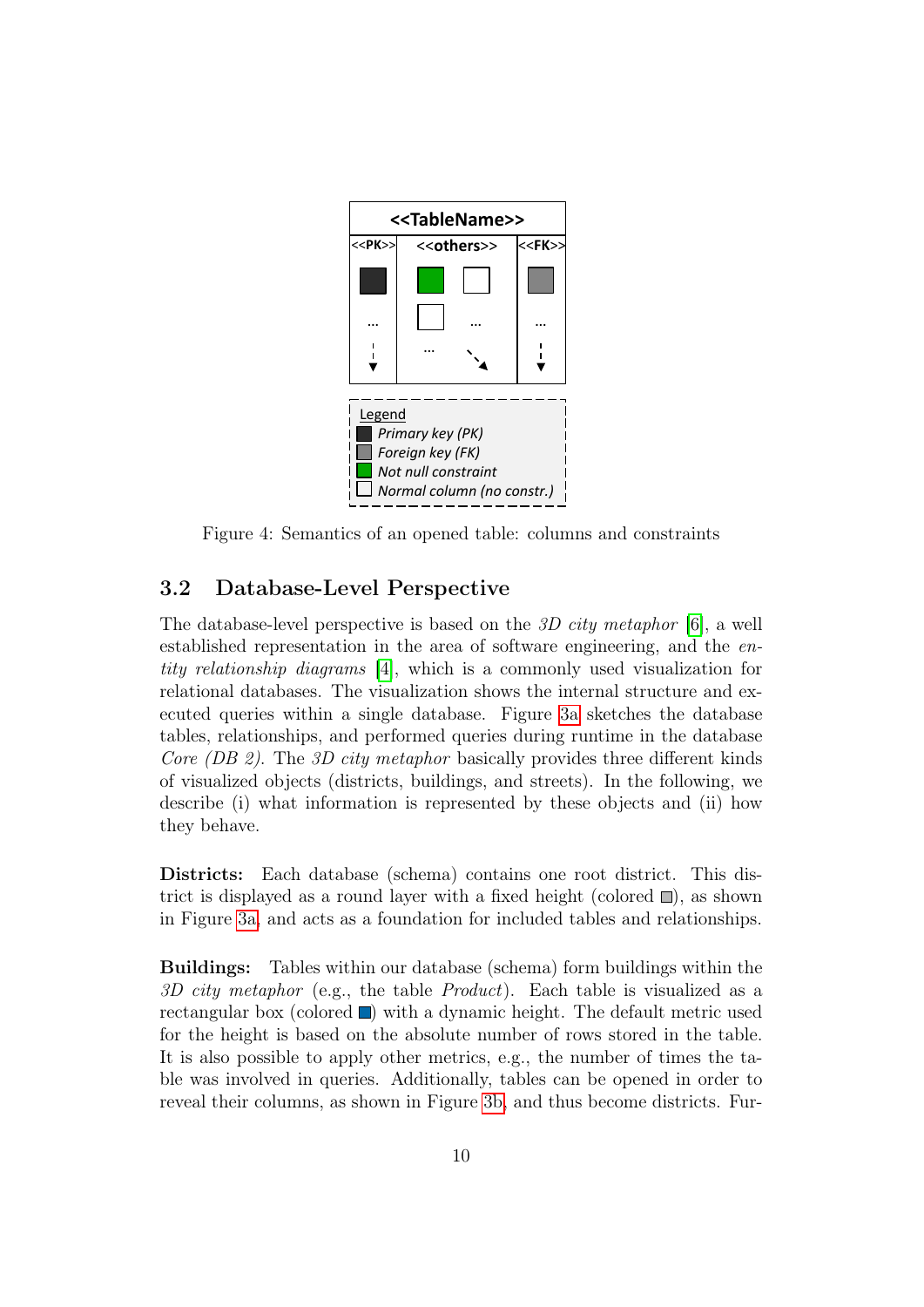thermore, columns within a table are visualized by small rectangular boxes (colored in several colors) with a fixed height. Figure [4](#page-9-0) illustrates the semantics of the representation. We separate the columns of a table into three groups based on their constraints. The first group includes columns with a primary key ( $PK$  – colored  $\blacksquare$ ). The second group contains columns with a foreign key (FK – colored  $\Box$ ). The third group comprises columns that either have a different constraint (e.g., not null – colored  $\blacksquare$ ) or no constraint (colored  $\square$ ). The layout is based on a single-column (PK), multiple-column (others), and single-column (FK) alignment. Further columns are added in direction of the dashed arrow (PK and FK: south, others: south-east). In order to ease distinguishing between the groups, we employ dividers. Figure [5](#page-11-0) shows a zoomed-in visualization of the opened table Product. It illustrates the contained and colored columns, separated by the dividers into the three groups mentioned above.

Streets: Streets represent the communication between tables, i.e., relationships and executed database queries during runtime. The visualization follows the representation of communication within the landscape-level perspective. Thus, they are shown as edges (colored  $\Box$ ) between tables and the thickness correlates with the current amount of executed queries. Once a table is opened, the edge connects the relevant columns (e.g., foreign keys in a table and their corresponding counterpart as a primary key in another table) instead of the tables (shown in Figure [3b\)](#page-8-1). Hence, the operator can directly perceive the relation between two tables.

In order to get details for database queries (between tables), the operator can click on a communication edge. As a result, all queries, which contain the connected tables, are shown in a sortable list with detailed information like the number of executions, the response time, and the concrete executed statement. This feature is particularly interesting, when conducting database optimizations, finding performance issues [\[10\]](#page-15-0), or evaluating database performance [\[11\]](#page-15-1). Another feature includes highlighting queries and tables. When the operator selects a specific query or edge, the involved tables are highlighted. Additionally, selecting a table or related edges (database queries) highlights involved objects for further analysis or comprehension. Finally, the operator is able to head back to the landscape-level perspective at any point within the visualization. In this way, he can review the software landscape or take a look at another database and vice versa.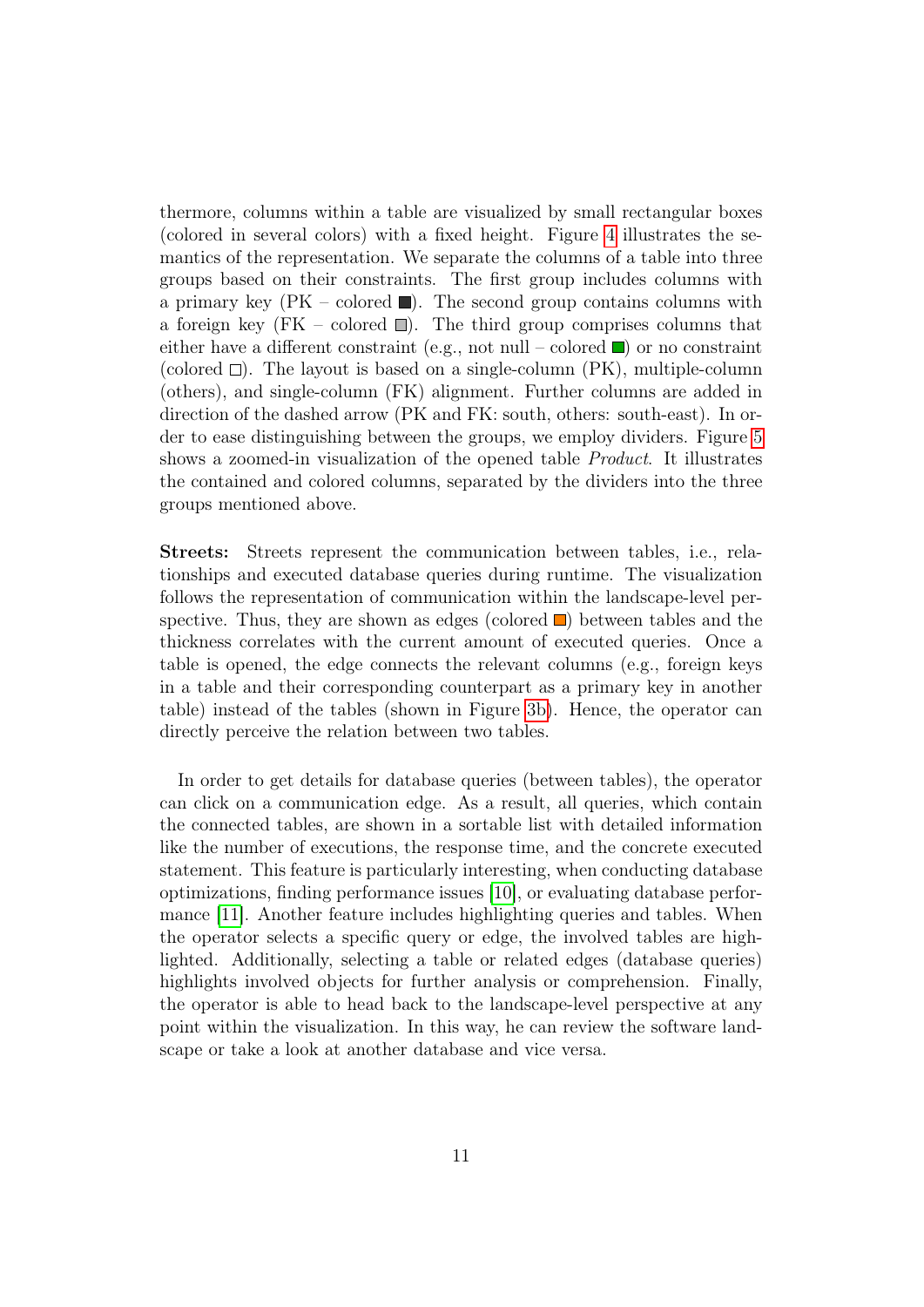<span id="page-11-0"></span>

Figure 5: Visualized Opened table  $Product$  – showing columns, constraints, and relationships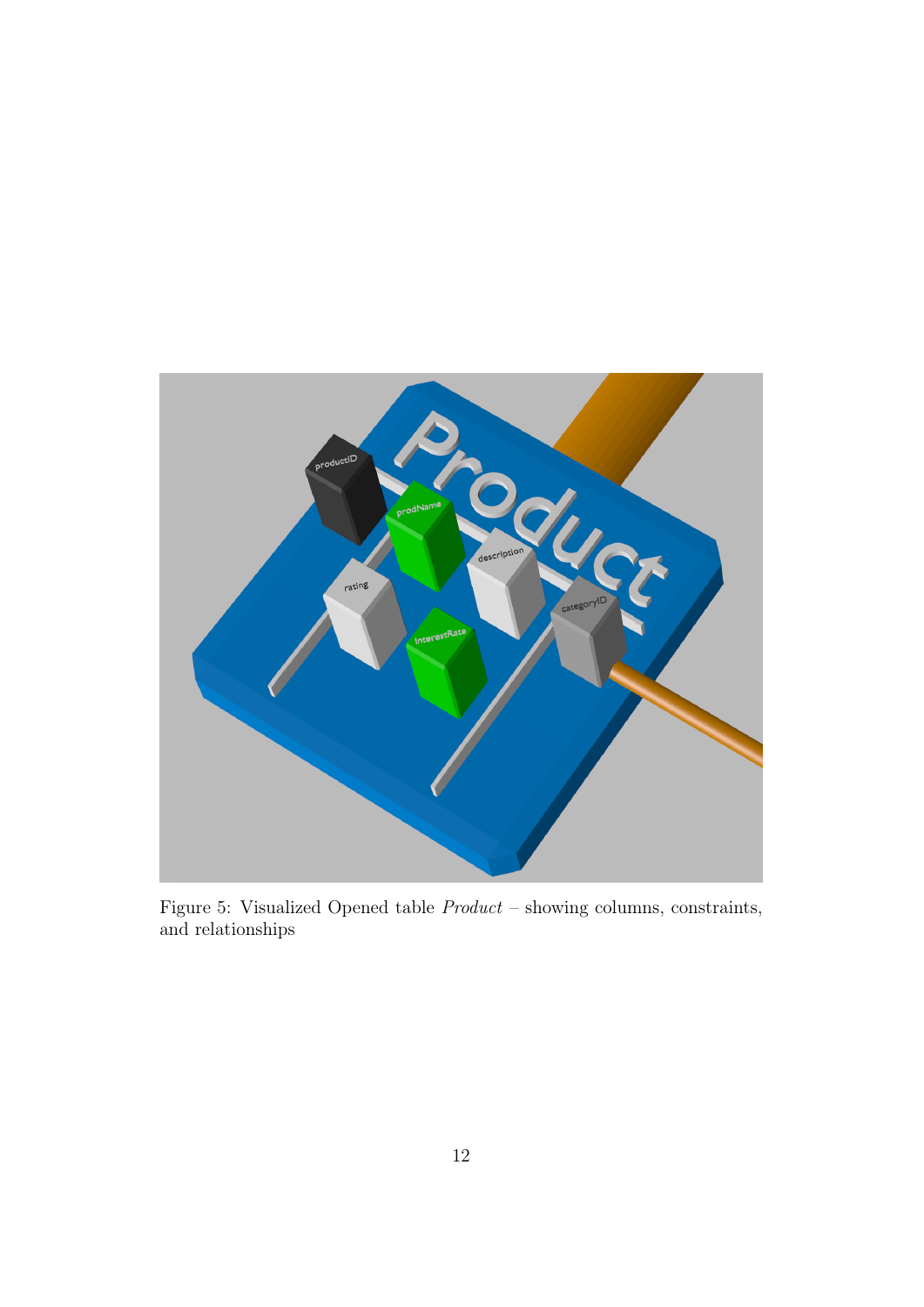#### <span id="page-12-0"></span>4 Related Work

There are several approaches, which are related toward our envisioned approach, visualization, or research topic. Due to space restrictions, we only list closely related work focusing on the visualization. ExplorViz [\[3\]](#page-14-2), [\[12\]](#page-15-2), [\[13\]](#page-15-3) is a web-based tool, which enables the monitoring and visualization of large software landscapes. Basically, it offers two different visualization options. The first visualization shows a reconstructed software landscape based on monitoring information. The second visualization offers an in-detail representation of a single application and involved packages, classes, and communication. In contrast, our approach focuses on the monitoring and visualization of databases and applications, which communicate with them, in order to facilitate software landscape and database comprehension. SynchroVis [\[14\]](#page-15-4) visualizes monitoring traces in 3D with the city metaphor for analyzing concurrency. DAHLIA [\[15\]](#page-15-5) is an interactive visualization tool, which facilitates to analyze the database usage in order to support software and database schema evolution. The tool collects snapshots of database schemas from a software repository based on static analysis and utilizes a 3D visualization for exploring the monitored evolution. Recently they released version 2.0, which includes the support for Object-Relational-Mapping frameworks [\[16\]](#page-15-6). Based on this feature, the tool allows to analyze the evolution of a database over its lifetime more precisely. In contrast to DAHLIA, our approach utilizes dynamic and static analysis to obtain a live visualization of the database and executed database queries from associated applications. Additionally, our approach addresses operators instead of developers. NakeDB [\[17\]](#page-15-7) represents a dynamic visualization tool for huge databases. The tool generates database schema visualizations, more precisely visual graphs with color coded objects and shapes, based on database dumps. It features dynamic searching and filtering techniques, offers several visualization options, and provides interaction capabilities, like zooming and panning. In contrast to NakeDB, our approach enables a live visualization of databases, shows executed queries from applications, and provides an overview of the software landscape.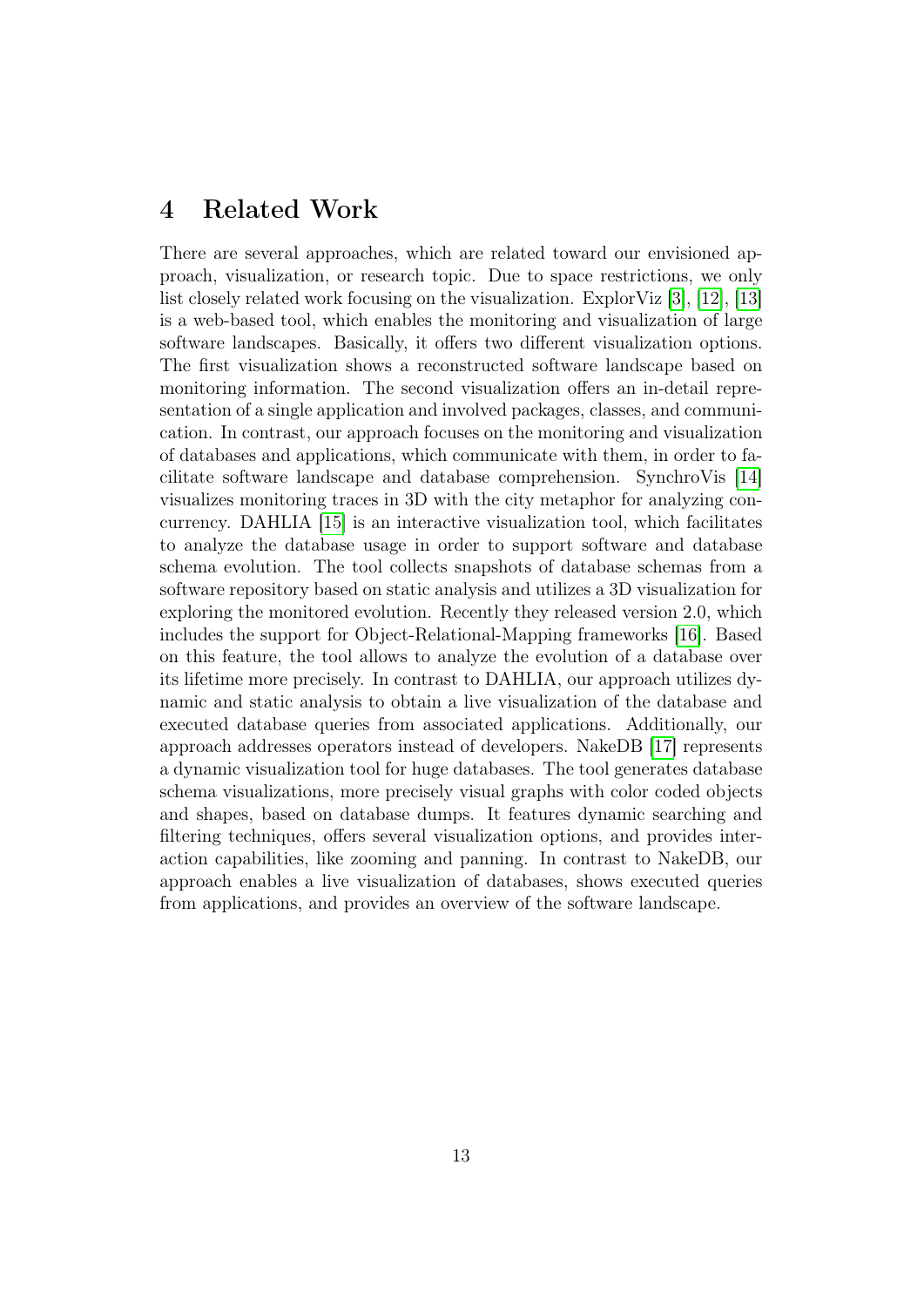### <span id="page-13-0"></span>5 Conclusions

In this paper, we presented our RACCOON approach, which (i) enables the monitoring of applications and related databases and (ii) provides two, complementary visualization options based on the collected information. First, we offer a landscape-level perspective, based upon UML deployment and data-flow diagrams, which provides an overview of monitored applications and related databases. Second, we provide an entity-relationship-diagram inspired and 3D city metaphor -based database-level perspective, which reveals database tables and relationships within a single database. It allows the operator to investigate the actual usage by applications. Both visualizations share the goal to provide a visual abstraction of the monitored objects. Once the operator requires more information, the respective visualization reveals additional objects or data in order to support his current task. Thus, we want to prevent overwhelming the user, when he employs our approach for the first time. Our open questions are:

- Which layout is suitable for our landscape-level perspective, which represents the applications and databases within a large software landscape?
- How do we link databases and related artifacts (e.g. deployed software) for our landscape-level perspective?
- Which advantage does our database-level perspective offer over traditional database diagrams like the entity relationship diagrams?
- To what extent is our approach also applicable for NoSQL databases?
- How can we successfully combine our database monitoring and visualization approach with existing Application Performance Management tools?
- Which related approaches or tools could be employed, when evaluating our approach within a controlled experiment?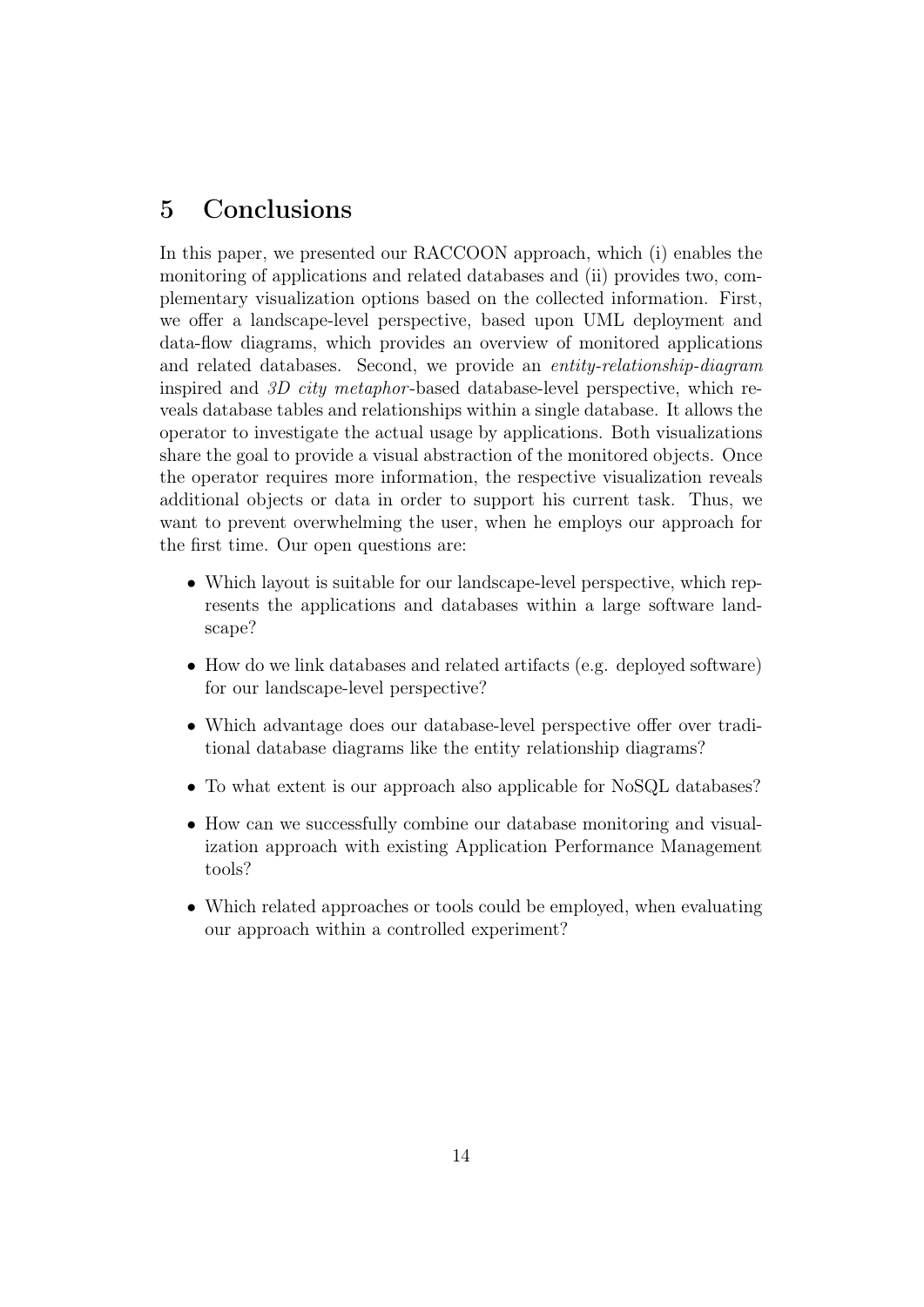#### References

- <span id="page-14-0"></span>[1] C. Zirkelbach, W. Hasselbring, and L. Carr, "Combining Kieker with Gephi for Performance Analysis and Interactive Trace Visualization," in Proceedings of the Symposium on Software Performance 2015: Joint Developer and Community Meeting of Descartes/Kieker/Palladio, 2015.
- <span id="page-14-1"></span>[2] OMG, Unified Modeling Language, Version 2.5, 2015.
- <span id="page-14-2"></span>[3] F. Fittkau, A. Krause, and W. Hasselbring, "Software Landscape and Application Visualization for System Comprehension with ExplorViz," Information and Software Technology, vol. 87, pp. 259–277, Jul. 2017. doi: [http://dx.doi.org/10.1016/j.infsof.2016.07.004](https://doi.org/http://dx.doi.org/10.1016/j.infsof.2016.07.004).
- <span id="page-14-3"></span>[4] P. P.-S. Chen, "The Entity-Relationship Model – Toward a Unified View of Data," ACM Trans. Database Syst., vol. 1, no. 1, pp. 9–36, Mar. 1976, ISSN: 0362-5915. DOI: [10.1145/320434.320440](https://doi.org/10.1145/320434.320440).
- <span id="page-14-4"></span>[5] C. Zirkelbach, "Juggling with Data: On the Lack of Database Monitoring in Long-Living Software Systems," in Proceedings of the 4th Collaborative Workshop on Evolution and Maintenance of Long-Living Software Systems, Hanover, Germany, 2017.
- <span id="page-14-5"></span>[6] R. Wettel and M. Lanza, "Visualizing Software Systems as Cities," in Proceedings of the 4th IEEE International Workshop on Visualizing Software for Understanding and Analysis, 2007. DOI: [10.1109/VISSOF.](https://doi.org/10.1109/VISSOF.2007.4290706) [2007.4290706](https://doi.org/10.1109/VISSOF.2007.4290706).
- <span id="page-14-6"></span>[7] B. Jenny and N. Kelso, "Color Design for the Color Vision Impaired," Cartographic Perspectives, vol. 0, no. 58, 2007.
- <span id="page-14-7"></span>[8] A. Kuhn, P. Loretan, and O. Nierstrasz, "Consistent Layout for The-matic Software Maps," in Proceedings of the WCRE, 2008. DOI: [10.](https://doi.org/10.1109/WCRE.2008.45) [1109/WCRE.2008.45](https://doi.org/10.1109/WCRE.2008.45).
- <span id="page-14-8"></span>[9] L. K. Klauske, C. D. Schulze, M. Spönemann, and R. von Hanxleden, "Improved Layout for Data Flow Diagrams with Port Constraints," in Diagrammatic Representation and Inference: 7th International Conference, Diagrams 2012, Canterbury, UK, July 2-6, 2012. Proceedings, P. Cox, B. Plimmer, and P. Rodgers, Eds. Berlin, Heidelberg: Springer Berlin Heidelberg, 2012, pp. 65–79, ISBN: 978-3-642-31223-6. DOI: [10.](https://doi.org/10.1007/978-3-642-31223-6_11) [1007/978-3-642-31223-6\\_11](https://doi.org/10.1007/978-3-642-31223-6_11).